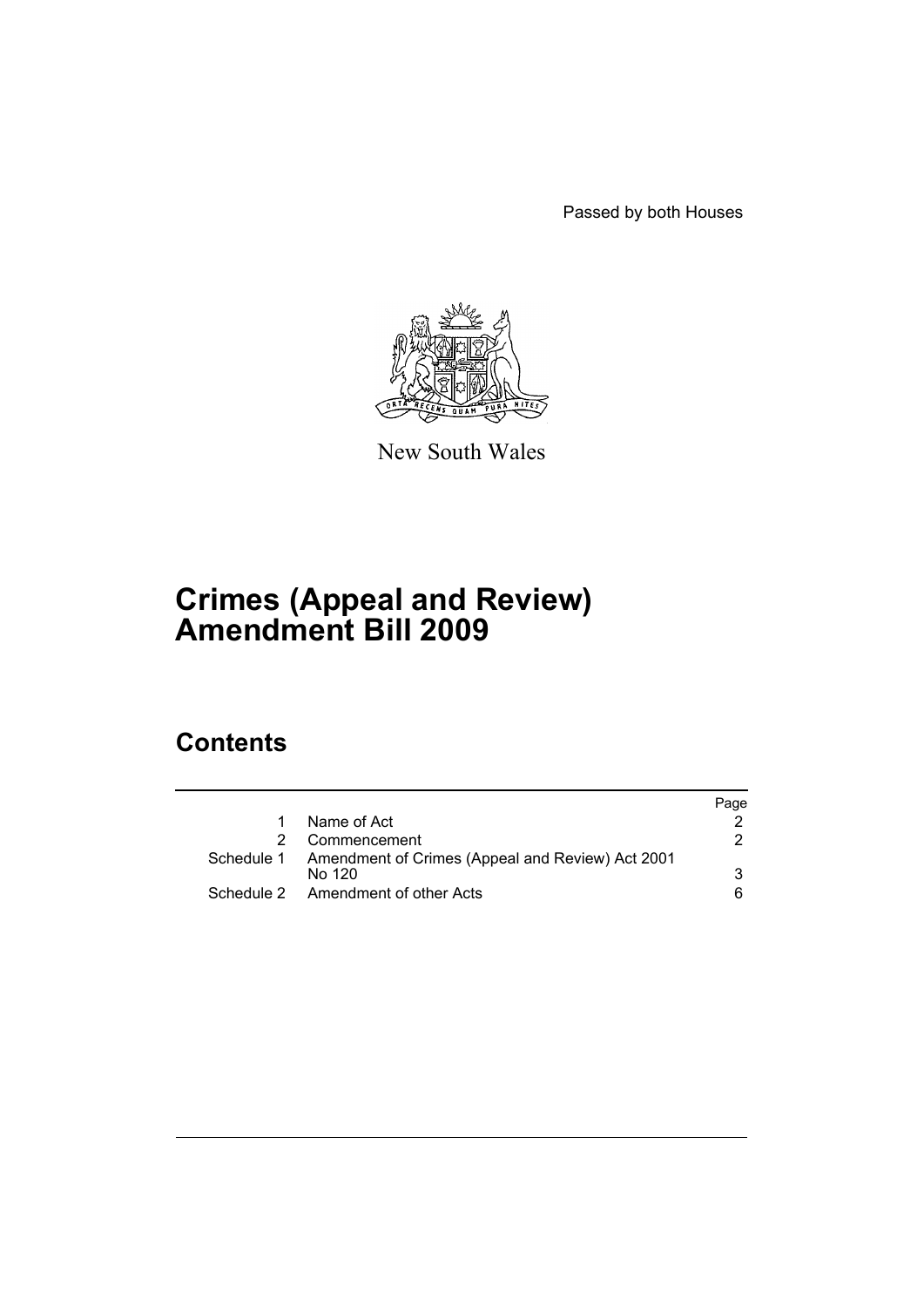*I certify that this public bill, which originated in the Legislative Assembly, has finally passed the Legislative Council and the Legislative Assembly of New South Wales.*

> *Clerk of the Legislative Assembly. Legislative Assembly, Sydney, , 2009*



New South Wales

# **Crimes (Appeal and Review) Amendment Bill 2009**

Act No , 2009

An Act to amend the *Crimes (Appeal and Review) Act 2001* to make further provision with respect to appeals and applications for annulments; and for other purposes.

*I have examined this bill and find it to correspond in all respects with the bill as finally passed by both Houses.*

*Assistant Speaker of the Legislative Assembly.*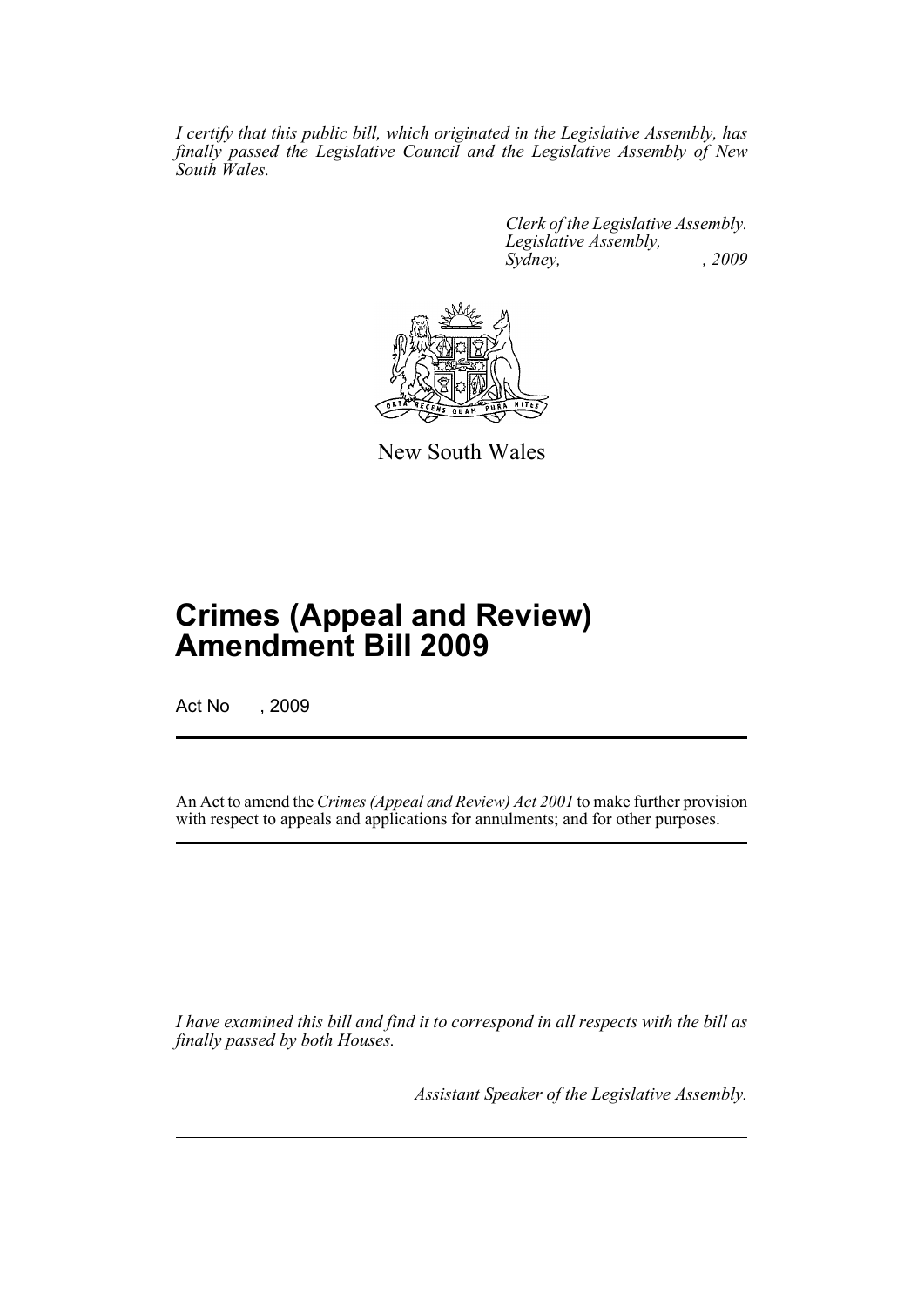### <span id="page-2-0"></span>**The Legislature of New South Wales enacts:**

#### **1 Name of Act**

This Act is the *Crimes (Appeal and Review) Amendment Act 2009*.

### <span id="page-2-1"></span>**2 Commencement**

- (1) This Act commences on the date of assent to this Act, except as provided by subsection (2).
- (2) Schedule 1 [15] to this Act commences on a day to be appointed by proclamation.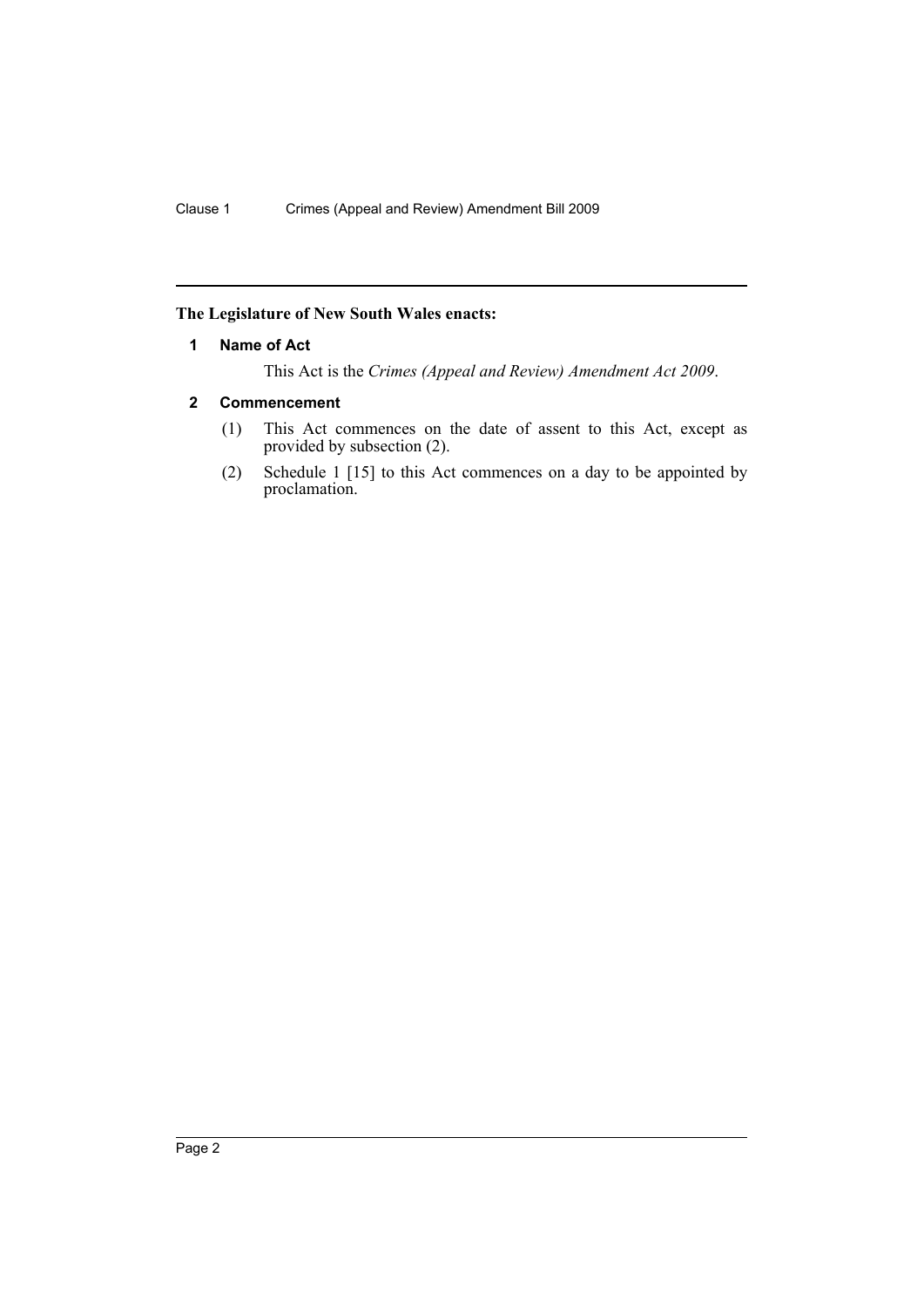Amendment of Crimes (Appeal and Review) Act 2001 No 120 Schedule 1

# <span id="page-3-0"></span>**Schedule 1 Amendment of Crimes (Appeal and Review) Act 2001 No 120**

#### **[1] Section 3 Definitions**

Insert after section 3 (3):

(3A) Without limiting subsection (3), a power conferred on an appeal court under this Act to vary a sentence includes the power to make an order under section 10 of the *Crimes (Sentencing Procedure) Act 1999* and, for that purpose, to set aside a conviction made by the original Local Court (without setting aside the finding of guilt on which the conviction is based) to enable the order to be made.

#### **[2] Section 11 Appeals as of right**

Insert "(or both)" after "sentence" in section 11 (1).

#### **[3] Section 11 (1B)**

Insert after section 11 (1A):

(1B) Any person whose application under section 4 for annulment of a sentence has been refused by the Local Court may appeal to the District Court against the sentence.

#### **[4] Section 11A Appeals as of right against Local Court's refusal of application for annulment of conviction**

Omit "or sentence" from section 11A (1) and (3), wherever occurring.

**[5] Section 16A Determination of appeals against Local Court's refusal of application for annulment of conviction**

Omit "the sentence concerned" from section 16A (2).

Insert instead "any sentence relating to the conviction concerned".

#### **[6] Section 18 Appeals against conviction to be by way of rehearing on the evidence**

Omit section 18 (1). Insert instead:

(1) An appeal against conviction is to be by way of rehearing on the basis of evidence given in the original Local Court proceedings, except as provided by section 19.

#### **[7] Section 18 (3)**

Omit "certified".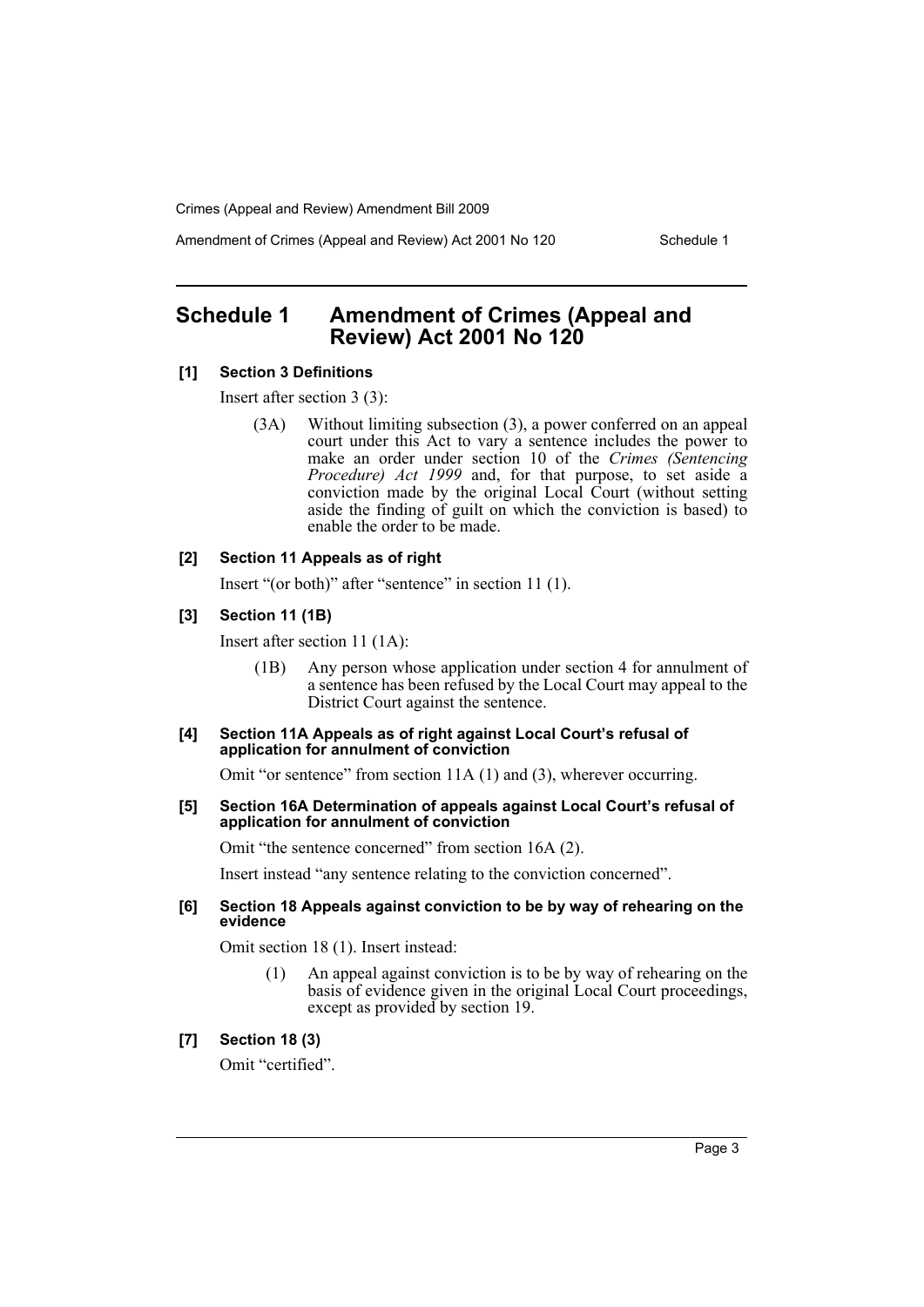Schedule 1 Amendment of Crimes (Appeal and Review) Act 2001 No 120

#### **[8] Section 20 Determination of appeals**

Insert at the end of section 20 (1) (b):

, or

(c) in the case of an appeal made with leave under section 12 (1)—by setting aside the conviction and remitting the matter to the original Local Court for redetermination in accordance with any directions of the District Court.

#### **[9] Section 34 Lodgment of appeals and applications for leave to appeal**

Omit "registrar of any Local Court" from section 34 (1) (a) and (3) (a), wherever occurring.

Insert instead "Registrar of the Land and Environment Court".

#### **[10] Section 37 Appeals to be by way of rehearing on the evidence**

Omit section 37 (1). Insert instead:

(1) An appeal against conviction is to be by way of rehearing on the basis of evidence given in the original Local Court proceedings, except as provided by section 38.

#### **[11] Section 37 (3)**

Omit "certified".

#### **[12] Section 39 Determination of appeals**

Insert at the end of section 39 (1) (b):

, or

(c) in the case of an appeal made with leave under section 32 (1)—by setting aside the conviction and remitting the matter to the original Local Court for redetermination in accordance with any directions of the Land and Environment Court.

#### **[13] Section 44 Lodgment of appeals and applications for leave to appeal**

Omit "any Local Court" from section 44 (1) and (3), wherever occurring. Insert instead "the Land and Environment Court".

#### **[14] Section 48 Determination of appeals**

Insert after section 48 (2):

(3) The Land and Environment Court may determine an appeal against an order referred to in section 42 (2B):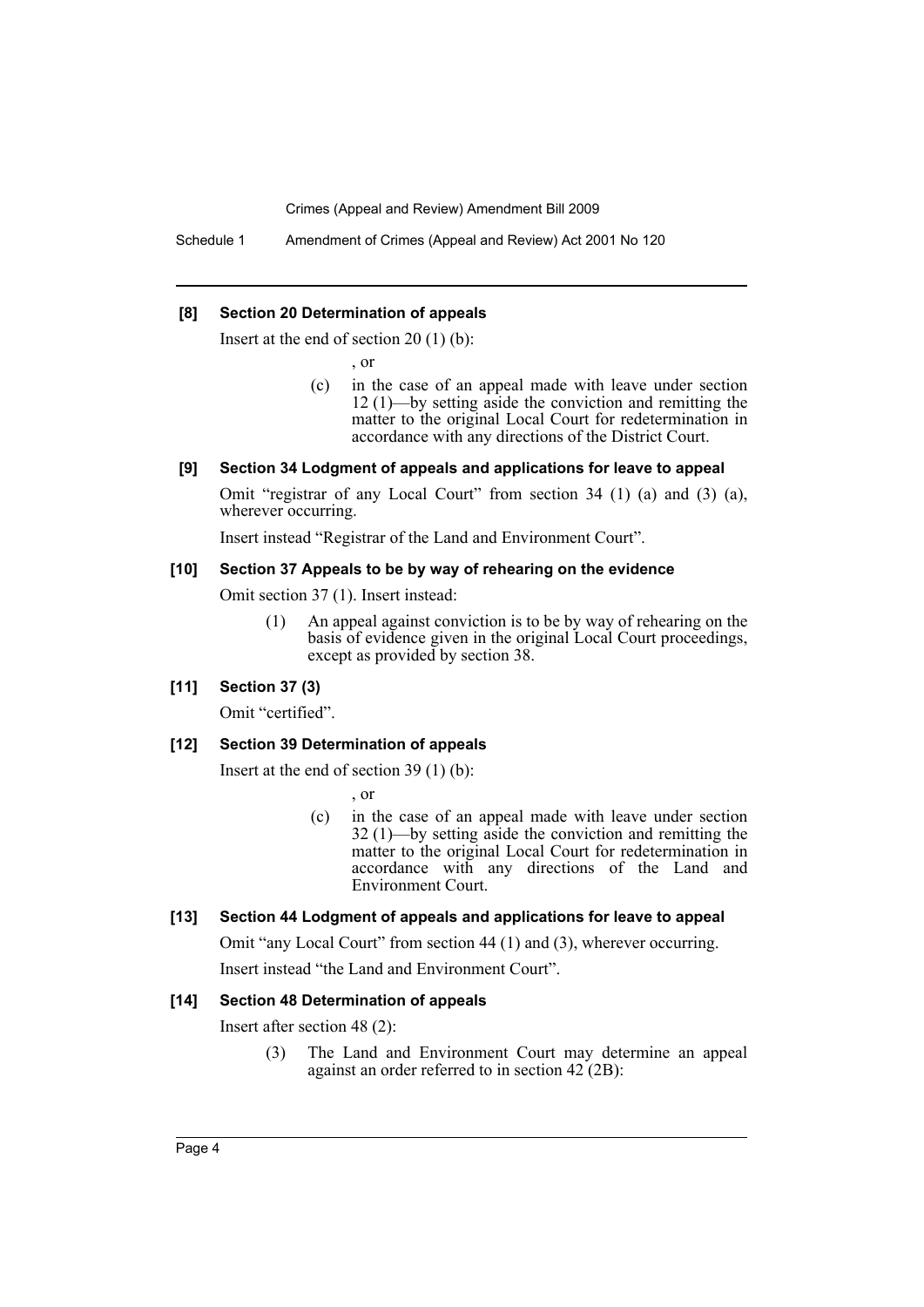- (a) by setting aside the order and making such other order as it thinks just, or
- (b) by setting aside the order and remitting the matter to the original Local Court for redetermination in accordance with any directions of the Land and Environment Court, or
- (c) by dismissing the appeal.

#### **[15] Section 63 Stay of execution of sentence pending determination of appeal**

Insert after section 63 (2):

- (2A) Subsection (2) does not operate to stay a suspension or disqualification of a driver licence that arose as the consequence of a conviction if, immediately before the proceedings giving rise to the conviction, a suspension was in force under Division 4 of Part 5.4 of the *Road Transport (General) Act 2005* for the offence to which the conviction relates.
- (2B) However, an appeal court may order that a suspension or disqualification referred to in subsection (2A) be stayed if the court considers a stay to be appropriate in the circumstances.

#### **[16] Section 72 Orders for costs**

Omit section 72 (a).

#### **[17] Schedule 1 Savings, transitional and other provisions**

Insert at the end of clause 1 (1):

*Crimes (Appeal and Review) Amendment Act 2009*

**[18] Schedule 1, Part 7**

Insert after Part 6:

## **Part 7 Provision consequent on enactment of Crimes (Appeal and Review) Amendment Act 2009**

#### **15 Application of amendments**

Any amendment made by the *Crimes (Appeal and Review) Amendment Act 2009* applies only in respect of appeals, applications for leave to appeal and applications for annulment made after the commencement of the amendment.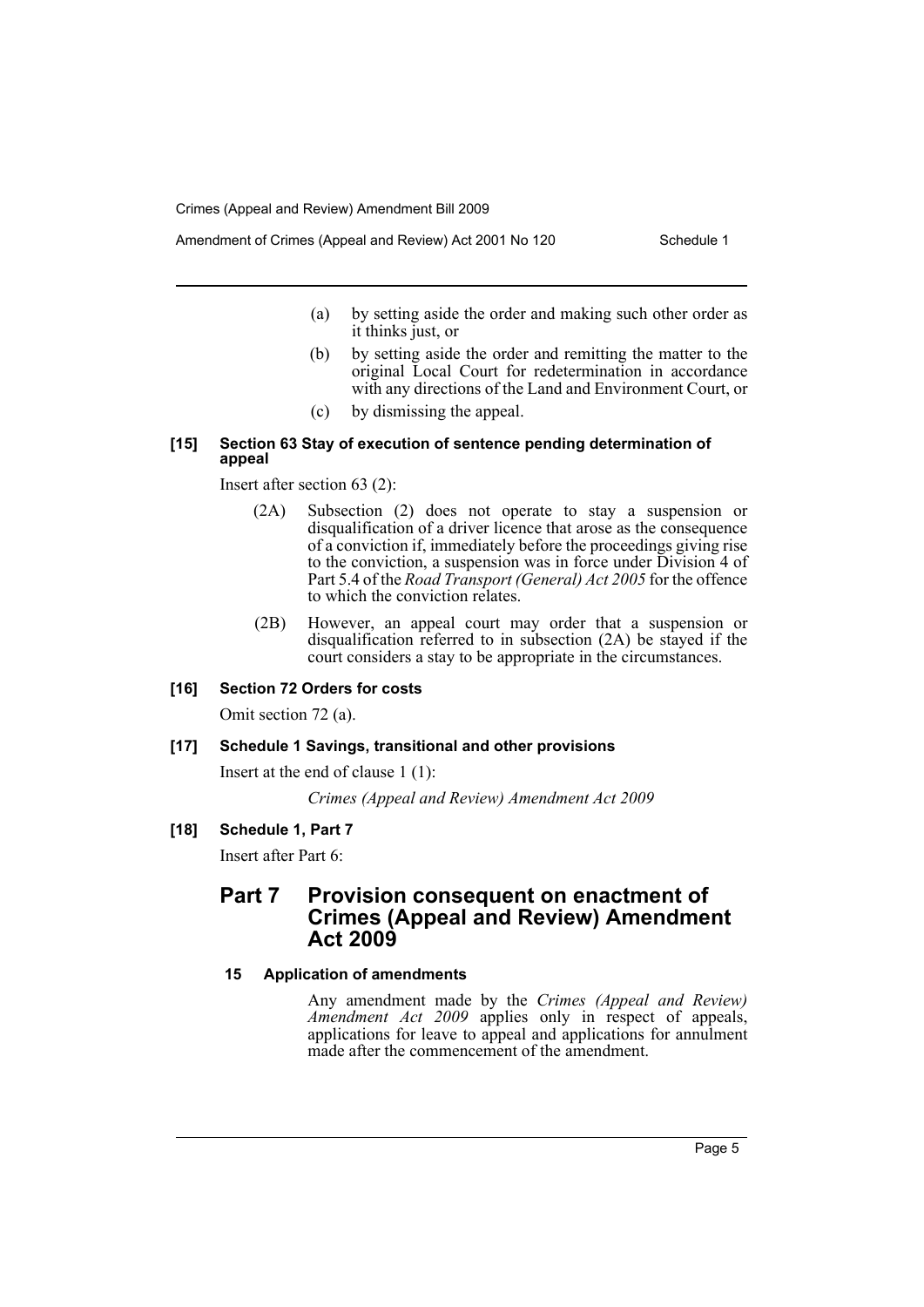## <span id="page-6-0"></span>**Schedule 2 Amendment of other Acts**

#### **2.1 Crimes (Domestic and Personal Violence) Act 2007 No 80**

**[1] Section 84 Review and appeal provisions concerning making etc of apprehended violence orders**

Omit "or sentence" from section 84 (1) and (3) (a), wherever occurring.

#### **[2] Section 84 (1A) and (1B)**

Insert after section 84 (1):

- (1A) A person who applied to a Local Court or the Children's Court for an apprehended violence order may apply to the Court for the annulment of the dismissal of the application for the order by the Court, but only if the person was not in attendance before the Court when the application was dismissed.
- (1B) A Local Court or the Children's Court may grant an application for an annulment made under subsection  $(1A)$  if it is satisfied that, having regard to the circumstances of the case, there is just cause for doing so. If such an application is granted, the Court may deal with the application for the apprehended violence order as if the application for the order had not been dismissed.

#### **[3] Section 84 (5B)**

Insert after section 84 (5A):

(5B) If the District Court allows an appeal made under this section against the refusal to annul an apprehended violence order and remits the matter to the Local Court, the District Court must, unless the District Court is satisfied that it is not necessary to do so, make an interim court order under Part 6 as if an application for such an order had been duly made.

## **2.2 Criminal Procedure Act 1986 No 209**

#### **Section 182 Written pleas**

Omit section 182 (3). Insert instead:

- (3) An accused person who lodges a notice under this section with the registrar not later than  $\tilde{\tau}$  days before the date on which the person is required to first attend before a Local Court:
	- (a) is not required to attend the Court on that date, and
	- (b) is taken to have attended the Court on that date.